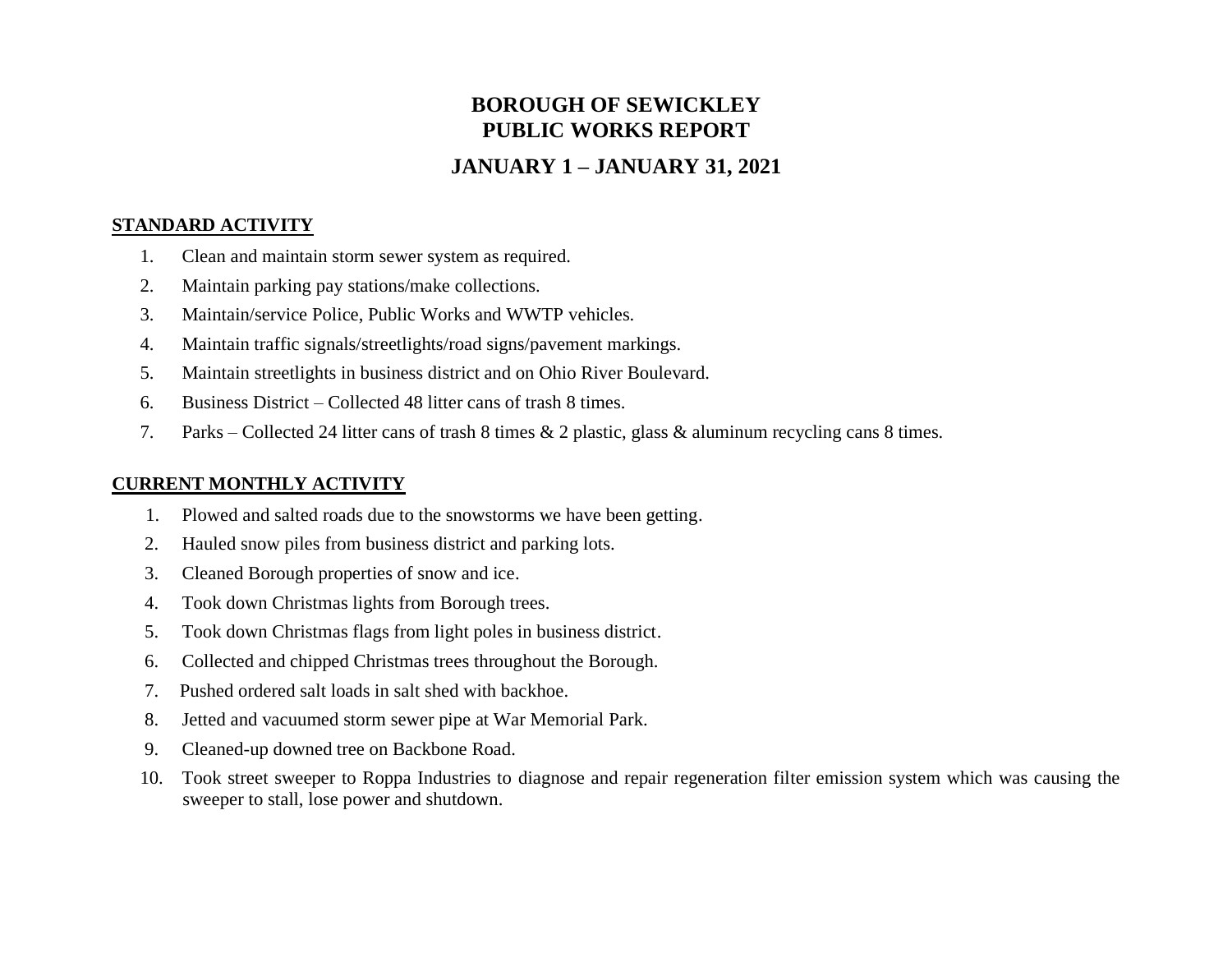#### **PUBLIC WORKS REPORT JANUARY 2021 PAGE 2**

#### **CURRENT MONTHLY ACTIVITY** *(CONTINUED)*

- 11. Removed tree stumps at War Memorial Park behind playground due to down trees from summer storms.
- 12. Cleaned mulch pit at War Memorial Park.
- 13. Replaced worn out parts on street sweeper vac and chute.
- 14. Serviced street sweeper
- 15. Inspection on Truck #3.
- 16. Replaced alternator on Truck #14.
- 17. Inspection on Truck #4 replaced P.T.O. belt and brakes on Truck #4.